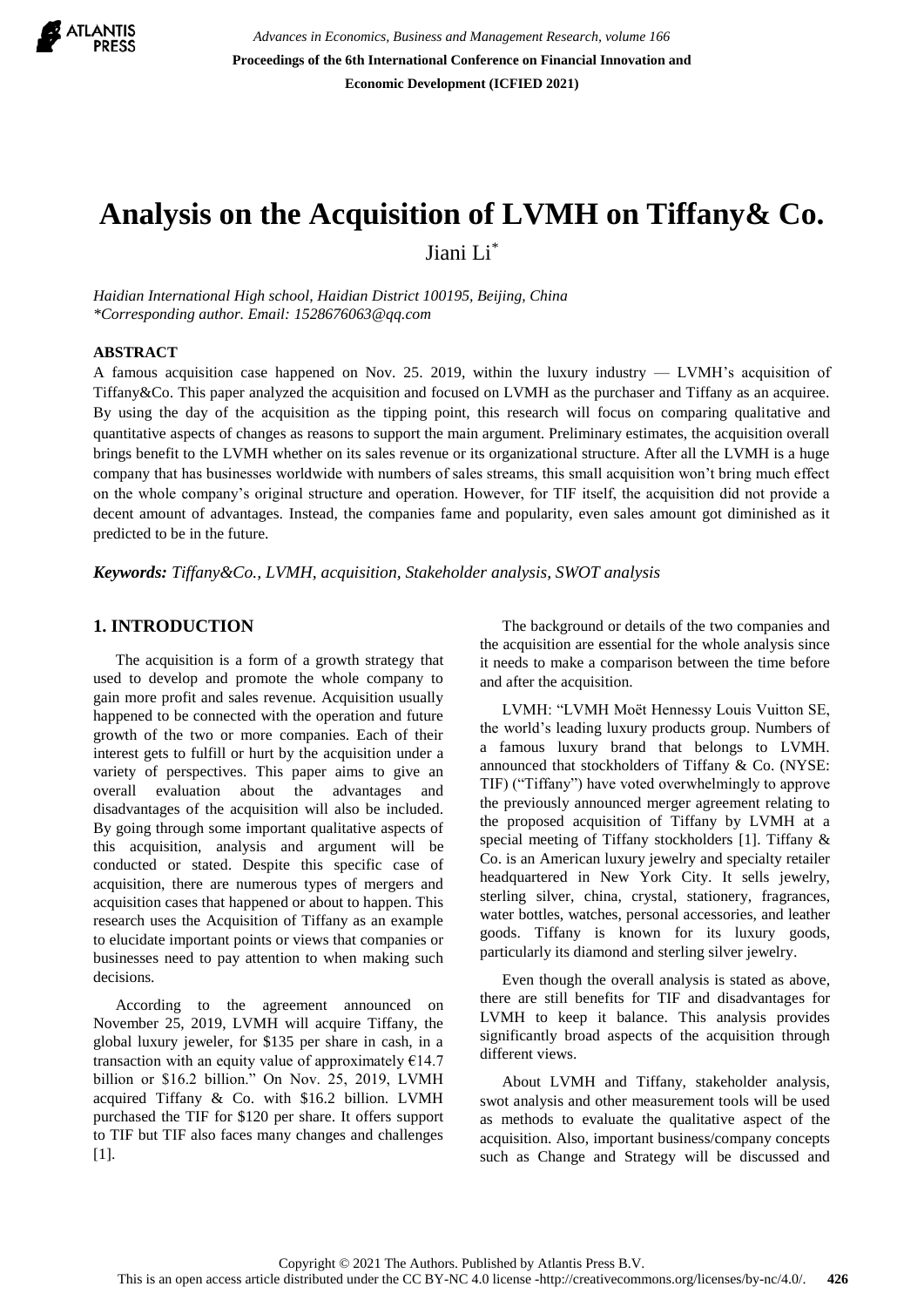

interpreted as support information for the final argument of the analysis. Therefore, the research question clearly stated as "To what extent the acquisition of Tiffany affect the qualitative aspect of both companies?".

#### *1.1. Stakeholder Analysis*

Stakeholder analysis (LVMH&TIF): Stakeholder analysis is an important tool used to evaluate a business' qualitative behavior or influence caused by important business decisions.

**Shareholders:** According to articles and news, LVMH's shareholders won't face any share dilution after the acquisition because the number of shares didn't get reduced. Instead, the per-share value that each shareholder in LVMH can get has an amount increase due to the additional purchase from TIF, basically is that the number of shares doesn't increase but the earnings add from TIF to LVMH. However, TIF's shareholders do not own the shares anymore after acquired by LVMH.

**Customers:** The origin customers of TIF will face a potential increase in the price of Tiffany's products. Based on LVMH's organizational culture, every new brand that they acquired and take in control need to go through the process of raise in its average price. This phenomenon happened with RIMOWA who increase their price according to the command from LVMH. On the other hand, the customer base of LVMH that used to buy brand products will face an increasing trend. Also the number of purchases and number of potential customers. By comparing the price of TIF's luxury or jewelry with other luxury products under LVMH, TIF's products are much cheaper.

**Investors:** LVMH's investors will increase the interest in continue investing LVMH and the flooded brands. Mainly due to the bright prospect of the whole product group within the additional benefit brought by the acquisition of TIF. However, according to David and Tom Gardner, who are famous investor leaders, the estimation shows that the investment in LVMH is not in the TOP 10 worth invest list. [2] This estimation might change the original investor's thoughts or prevent new potential investors.

**Competitors:** After the acquisition of TIF by LVMH, rising competitiveness goes against the competitor of LVMH, Van Cleef & Arpels, which they now need to face a competitive power from a new luxury jewelry brand under LVMH. With cheaper prices that can attract more consumers with average purchase power.

**Employees:** Although the shareholders of TIF does not work in TIF anymore, the employees still belongs to the company and continues with daily operations. The

difference is that the workers now need to follow New rules, aims and new objectives. Even with big potential organizational culture conflict between the new managers and old employees. However, there are benefits for the workers: more attractive remuneration, new motivation methods and new punishment and penalization.

**Managers:** Managers in TIF now have to follow directions from LVMH as the new leader. Essentially they got less decision-making power. They need to follow new strategies made by LVMH such as expanding the market in Europe and continue to boost sales in Asia. LVMH made this decision basically because the new leaders or shareholders revealed the incredibly strong purchasing power among Chinese consumers.

## *1.2. SWOT Analysis*

A SWOT analysis outlines what the entrepreneur will do if things do not go as planned. Usually, a company will make a SWOT analysis of themselves to assess the current and future situation of a product, brand, business, proposal or decision. (Paul Hoang) SWOT analysis also includes the considerations of both internal and external factors that are under the current changes or issues. The following SWOT analysis is based on the point views of LVMH as a business group and on TIF's point of view [3].

•Strength: internal factors that are full of competitiveness compare to the competitor.

•Stronger brand awareness - Since TIF is acquired by LVMH, the original customers now potentially added to the customer base of LVMH and to the group of brands under it. An increase in customer base could essentially increase brand awareness and popularity.

•Complete control over the production process - After the acquisition, LVMH is able to get full control of TIF with its own methods of operation. This helps LVMH's whole company's operation.

•Weakness: internal factors that are a lack of competitiveness compared to the competitor.

•Loss of previous/old clients - After changes in leaders and shareholders level, the old business partners and the client might get changed which creates potential conflicts. The loss of partnership with the old client may also lead to the loss of potential followers/buyers who were attracted by the client.

•The trend of decreasing profit for TIF - The news articles and announcements from the company itself states that Tiffany & Co. has recently facing a decrease in the value of stocks. Overall resulted in a decrease in its sales revenue.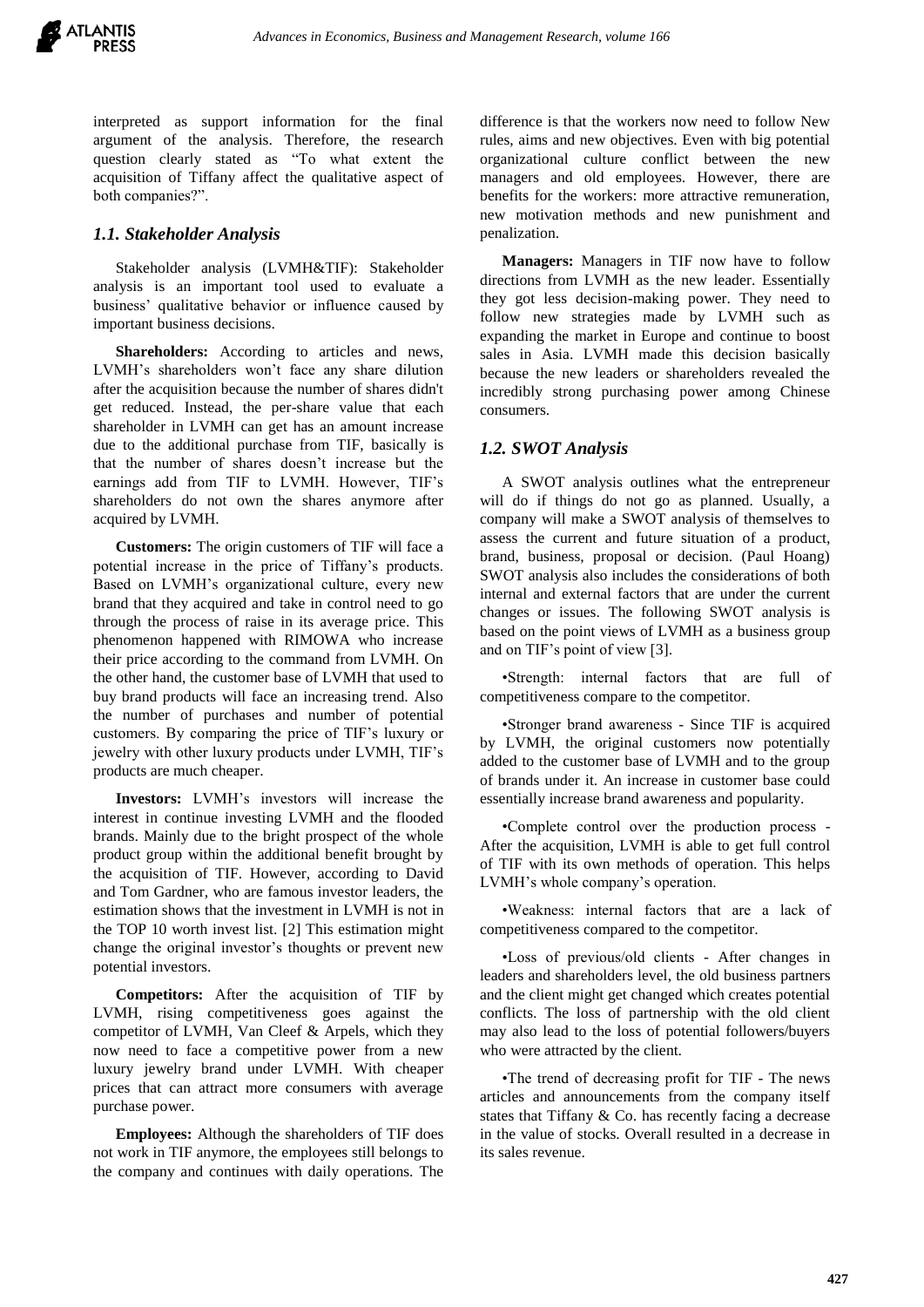| Sales/Revenue<br>▭     | 4.1B                     | 4B                       | 4.17B     | 4.44B  | 4.42B    |
|------------------------|--------------------------|--------------------------|-----------|--------|----------|
| Sales Growth           | ۰                        | $-2.51%$                 | 4.20%     | 6.53%  | $-0.41%$ |
| ⊟<br>Gross Income      | 2.48B                    | 2.5B                     | 2.61B     | 2.81B  | 2.76B    |
| Gross Income Growth    | ۰                        | 0.90%                    | 4.40%     | 7.61%  | $-1.73%$ |
| Gross Profit Margin    | $\overline{\phantom{a}}$ | $\sim$                   |           |        | 62.39%   |
| <b>Net Income</b><br>▭ | 463.9M                   | 446.1M                   | 370.1M    | 586.4M | 541.1M   |
| Net Income Growth      | $\overline{\phantom{a}}$ | $-3.84%$                 | $-17.04%$ | 58.44% | $-7.73%$ |
| Net Margin Growth      | ۰                        | $\overline{\phantom{a}}$ | $\sim$    | ٠      | 12.23%   |

**Figure 1** Profit and loss account of Tiffany & Co. [8]

•Opportunity: the external possibility for future development.

•Market development - LVMH has a strong market share and power in the jewelry industry. As a result of the acquisition, TIF reaps the benefit of high power and influence. Also the potential of the increasing market share of its own.

•Threats: external factors that hinder the prospects for an organization.

•Adverse changes in fashion and taste - After TIF has been acquired by LVMH, the concept of design might get to change with the different views from new shareholders, or the new designer hired. The change of fashion or position of taste impacted the consumers' intention on purchasing the product from TIF. Also, Outside the company, the overall change of preference in the fashion market could also impact the future sales revenue of the company.

•Conflict interest between the main customers from the two companies - There are customers in TIF who do not like or agree with the company concept of LVMH. On the other hand, there are LVMH fans who dislike Tiffany's design notion and ideas. This negatively impacts the both company's potential sales volume and the company's reputation.

•Loss of potential investors for TIF - The investors and analysts say that the value of investing in TIF is not going to be high in the future, instead, it might decrease so that the company failed to attract the investment that could help with their development and growth.

# *1.3. Ansoff Matrix Analysis*

The Ansoff matrix (1957) is an analytic tool that helps managers to choose and devise various product and market growth strategies. (Paul Hoang)

The acquisition is known as a type of change in the business structure that also helps with the expansion and development of the company. In this specific acquisition, the Ansoff matrix helps to demonstrate and

categorize the current decision making leads the company to which category of company expansion. Ansoff matrix shows whether the company belongs to Market penetration, product development, market development or diversification according to the change in products and markets.

|               |            | <b>Product</b>            |                            |  |  |
|---------------|------------|---------------------------|----------------------------|--|--|
|               |            | Low                       | <b>High</b>                |  |  |
| <b>Market</b> | Existing   | <b>Market Penetration</b> | <b>Product development</b> |  |  |
|               | <b>NEW</b> | Market development        | <b>Diversification</b>     |  |  |

**Figure 2** Demonstration of Ansoff matrix

The current decision made by LVMH which is the acquisition of TIF is classified in the category of Market development. Before the acquisition, LVMH does not own any brand under the luxury jewelry industry or even expand into the jewelry market. Hence, since TIF is already a matured company inside the luxury jewelry market with its own concept of design and vision statement, with the relatively stable consumer base, the acquisition helped LVMH to expand into a new market with comparatively low product development - high possibility that LVMH will get into the product design section of TIF in future development.

The point of Market development is that LVMH is now selling existing products in the new market for LVMH. and this change in strategy is considered as a medium risk growth strategy. Basically, LVMH is getting new customers for the existing products. However, different from other company's market development, LVMH can not enjoy the potential benefit of a strong familiarity with its product that can make the development easier and safer to achieve because it's an acquisition by LVMH with basically no experience of design or sells any pieces of jewelry.

Bernard Arnault, Chairman and Chief Executive Officer of LVMH, commented: "This approval is a significant milestone as we move closer to completing our acquisition of Tiffany, an iconic company with a rich heritage and unique positioning in the global luxury jewelry market. A globally recognized symbol of love,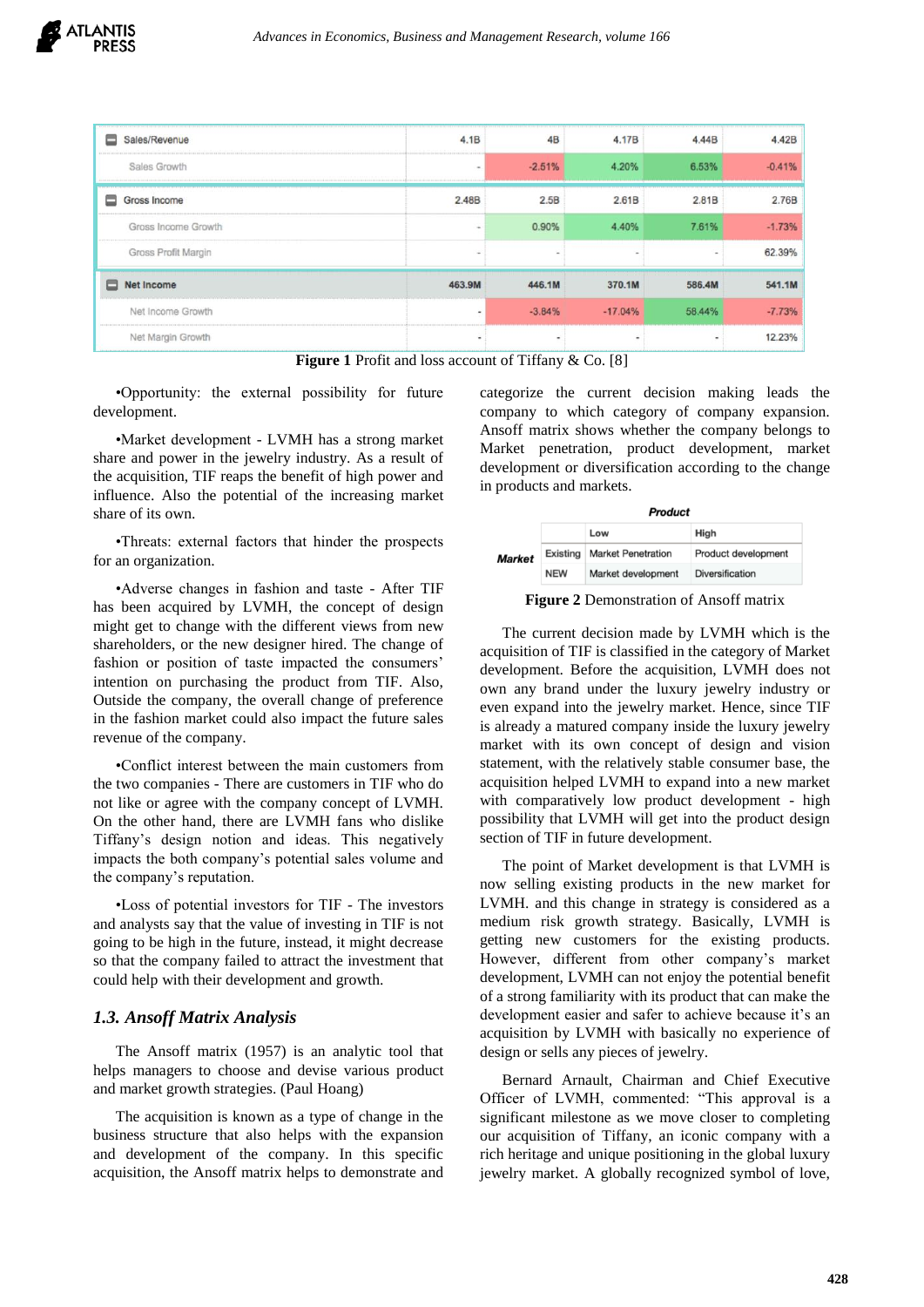

Tiffany will be an outstanding addition to our unique portfolio of luxury brands. We look forward to welcoming Tiffany into the LVMH family and helping the brand reach new heights as an LVMH Maison."

|  |  | LIABILITIES AND STOCKHOLDERS' EQUITY |  |
|--|--|--------------------------------------|--|
|--|--|--------------------------------------|--|

| <b>Current liabilities:</b>                                                                        |               |               |
|----------------------------------------------------------------------------------------------------|---------------|---------------|
| Short-term borrowings                                                                              | \$<br>147.9   | 113.4<br>\$   |
| Accounts payable and accrued liabilities                                                           | 541.5         | 513.4         |
| Current portion of operating lease liabilities                                                     | 202.8         |               |
| Income taxes payable                                                                               | 16.4          | 21.4          |
| Merchandise credits and deferred revenue                                                           | 61.8          | 69.9          |
| <b>Total current liabilities</b>                                                                   | 970.4         | 718.1         |
|                                                                                                    |               |               |
| Long-term debt                                                                                     | 884.1         | 883.4         |
| Pension/postretirement benefit obligations                                                         | 374.5         | 312.4         |
| Deferred gains on sale-leasebacks                                                                  |               | 31.1          |
| Long-term portion of operating lease liabilities                                                   | 1.008.4       |               |
| Other long-term liabilities                                                                        | 87.3          | 257.1         |
| Commitments and contingencies                                                                      |               |               |
| Stockholders' equity:                                                                              |               |               |
| Preferred Stock, \$0.01 par value; authorized 2.0 shares, none issued and outstanding              |               |               |
| Common Stock, \$0.01 par value; authorized 240.0 shares, issued and outstanding 121.2 and<br>121.5 | 1.2           | 1.2           |
| Additional paid-in capital                                                                         | 1.387.3       | 1,275.4       |
| Retained earnings                                                                                  | 2,207.6       | 2,045.6       |
| Accumulated other comprehensive loss, net of tax                                                   | (273.2)       | (204.8)       |
| Total Tiffany & Co. stockholders' equity                                                           | 3,322.9       | 3,117.4       |
| Non-controlling interests                                                                          | 12.5          | 13.5          |
| Total stockholders' equity                                                                         | 3,335.4       | 3,130.9       |
|                                                                                                    | 6.660.1<br>\$ | 5,333.0<br>\$ |
|                                                                                                    |               |               |

**Figure 3** Finance statement of Tiffany & Co. [8]

## **2. CONCLUSION**

According to the analysis above, from the TIF's perspective, the internal stakeholders are mainly gaining benefit from the increase of popularity and stronger control over operation and security on finance that both are important to their interest. But, the company faced a potential loss in interest of the external stakeholders: consumers faced an increase in price, competitors increased their pressure of competing over TIF and LVMH. Meanwhile, the acquisition is considered to be a potential growth of the two companies. LVMH is under the state of market development after the acquisition, which has a large potential increase in profit in return for the high risk. However, the company itself has a strong and matured system in the market which provides an inclusive ability for failure. As for TIF, the acquisition saved it from the unsatisfactory prospects and provide a more accountable future for its existence and growth. Overall, the benefit outweighed the drawbacks since the biggest disadvantage of the acquisition, which is the decrease in sales revenue or reduction in the purchase of luxuries, is an overall trend in the market due to the COVID-19 pandemic or reduced economic growth worldwide.

## **ACKNOWLEDGMENT**

First and foremost, I would like to express my heartfelt thanks to my business management teacher for her help on the content of knowledge about business. Meanwhile, I appreciated the assistance of the teachers with my writing section of this paper. They all provide valuable guidance with the production of the paper.

#### **REFERENCES**

- [1] Manskar, Noah, and L. Fickenscher. "Luxury Giant LVMH to Buy Tiffany for \$16.2B." New York Post, New York Post, 25 Nov. 2019, [nypost.com/2019/11/25/luxury-giant-lvmh-to-buy](http://nypost.com/2019/11/25/luxury-giant-lvmh-to-buy-tiffany-for-16-2b/)[tiffany-for-16-2b/.](http://nypost.com/2019/11/25/luxury-giant-lvmh-to-buy-tiffany-for-16-2b/)
- [2] R. Hunt, Tiffany's Acquisition by LVMH Is Pushed Back to October, 2020, [https://www.fool.com/investing/2020/04/08/tiffany](https://www.fool.com/investing/2020/04/08/tiffanys-acquisition-by-lvmh-is-pushed-back-to-oct.aspx) [s-acquisition-by-lvmh-is-pushed-back-to-oct.aspx](https://www.fool.com/investing/2020/04/08/tiffanys-acquisition-by-lvmh-is-pushed-back-to-oct.aspx)
- [3] "Acquisition of Tiffany by LVMH: An Analysis Blogs." Web. 01 Sept. 2020. [https://www.televisory.com/blogs/-](https://www.televisory.com/blogs/-/blogs/acquisition-of-tiffany-by-lvmh-an-analysis) [/blogs/acquisition-of-tiffany-by-lvmh-an-analysis](https://www.televisory.com/blogs/-/blogs/acquisition-of-tiffany-by-lvmh-an-analysis) TIF's Competition by Segment and Its Market Share." CSIMarket, [csimarket.com/stocks/competitionSEG2.php?code](http://csimarket.com/stocks/competitionSEG2.php?code=TIF)  $=$ TIF
- [4] Tiffany & Co. Stockholders approve Acquisition by LVMH, 2020, [https://www.lvmh.com/news](https://www.lvmh.com/news-documents/press-releases/tiffany-co-stockholders-approve-acquisition-by-lvmh/)[documents/press-releases/tiffany-co-stockholders](https://www.lvmh.com/news-documents/press-releases/tiffany-co-stockholders-approve-acquisition-by-lvmh/)[approve-acquisition-by-lvmh/](https://www.lvmh.com/news-documents/press-releases/tiffany-co-stockholders-approve-acquisition-by-lvmh/)